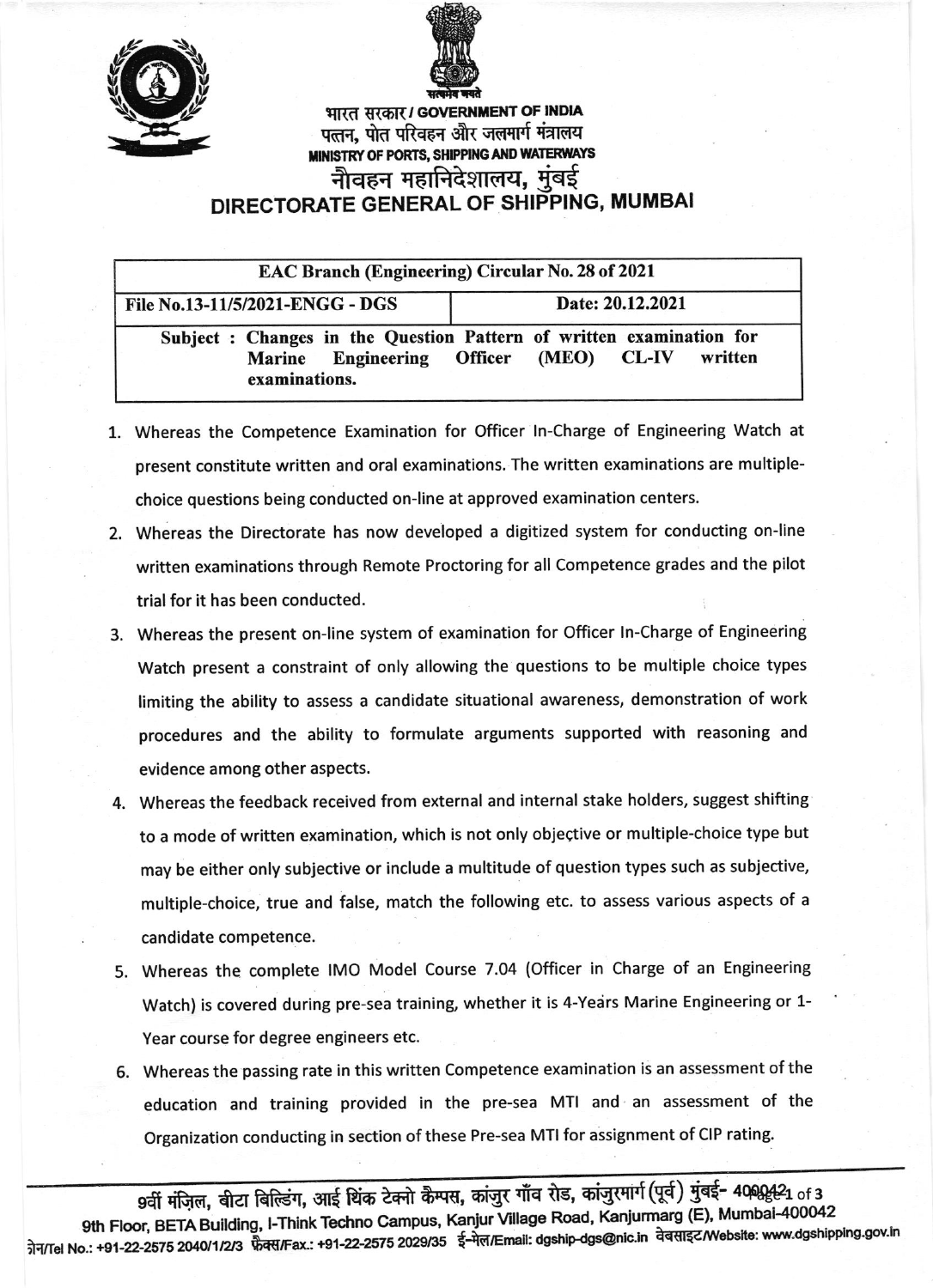- 7. whereas based on all the above the chief Examiner of Engineers has decided that with effect from  $1<sup>st</sup>$  March 2022 there will be no fixed pattern for Written Examination for operational Level Engineers for issuance of Coc under Regulation lll/1 of srcw convention 1978 as amended. The questions scan only be descriptive or can be <sup>a</sup> combination of descriptive, multiple choice, true and false, match the following etc. This written examination shall be offered on both remote mode through Directorate Remote Competence Examination system and off-line mode at various Mercantile Marine Department, where the candidate can appear in person.
- 8. E-Learning Course for Class lV Written Examination:
- 8.1. ln order to prepare Candidates for this written examination the Directorate has decided to impose mandatory E- Learning course of 180 hrs. at no additional cost to the candidate through Directorate E-Learning portal.
- 8.2. With effect from March 2022, the Candidates who are applying for their Class IV Eligibility Assessment for the first time shall be required to complete mandatory E-Learning course prior applying.
- 8.3. The candidates whose eligibility has been assessed in previous months shall be exempted from mandatory completion of this E-Learning course; however, the question paper shall be in accordance with this new pattern and methodology.
- 8.4. The E-Learning Course completion certificate shall be digital and forwarded automatically to the candidate seafarer profile after satisfactory completion of these classes.
- 8.5. The purpose of this E-Leaming course is only to make a Candidate prepare for written examination and not to fulfill any mandatory education requirements under STCW Convention and therefore can be completed any time prior or after completion of mandatory eligible sea-service for Class lV CoC examination.
- 8.6. Necessary instructions for enrolment in E-Learning Course, application for examination etc. shall be issued separately.
- 9. lt may also be noted that the performance of pre-sea MTI and Organizations conducting CIP rating assignment inspections for these pre-sea MTI shall be assessed through the passing rate in these written examination.